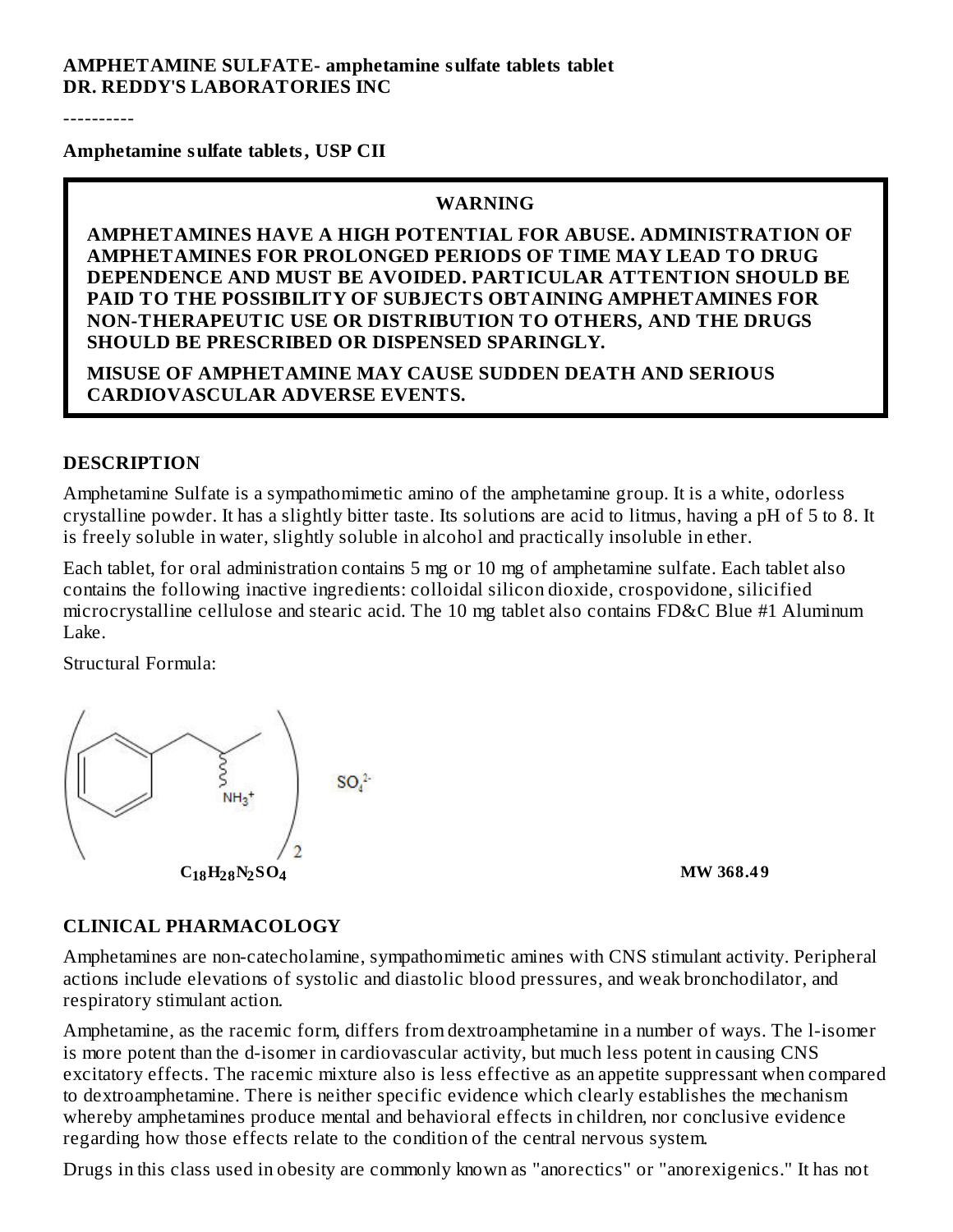been established, however, that the action of such drugs in treating obesity is primarily one of appetite suppression. Other central nervous system actions or metabolic effects, may be involved, for example. Adult obese subjects instructed in dietary management and treated with "anorectic" drugs lose more weight on the average than these treated with placebo and diet, as determined in relatively short- term clinical trials.

The magnitude of increased weight loss of drug-treated patients over placebo-treated patients is only a fraction of a pound a week. The rate of weight loss is greatest in the first weeks of therapy for both drug and placebo subjects and tends to decrease in succeeding weeks. The origins of the increased weight loss due to the various possible drug effects are not established. The amount of weight loss associated with the use of an "anorectic" drug varies from trial to trial, and the increased weight loss appears to be related in part to variables other than the drug prescribed, such as the physicianinvestigator, the population treated, and the diet prescribed. Studies do not permit conclusions as to the relative importance of the drug and nondrug factors on weight loss.

The natural history of obesity is measured in years, whereas the studies cited are restricted to few weeks duration; thus, the total impact of drug-induced weight loss over that of diet alone must be considered clinically limited.

## **INDICATIONS AND USAGE**

Amphetamine sulfate tablets are indicated for:

- 1. **Narcolepsy**
- 2. **Attention Deficit Disorder with Hyperactivity** as an integral part of a total treatment program which typically includes other remedial measures (psychological, educational, social) for a stabilizing effect in children with behavioral syndrome characterized by the following group of developmentally inappropriate symptoms: moderate to severe distractibility, short attention span, hyperactivity, emotional lability , and impulsivity. The diagnosis of the syndrome should not be made with finality when these symptoms are only of comparatively recent origin. Nonlocalizing (soft) neurological signs, learning disability, and abnormal EEG may or may not be present, and a diagnosis of central nervous system dysfunction may or not be warranted.
- 3. **Exogenous Obesity** as a short term (a few weeks) adjunct in a regimen of weight reduction based on caloric restriction for patients refractory to alternative therapy, e.g., repeated diets, group programs, and other drugs. The limited usefulness of amphetamines (see CLINICAL PHARMACOLOGY) should be weighed against possible risks inherent in use of the drug, such as those described below.

## **CONTRAINDICATIONS**

Advanced arteriosclerosis, symptomatic cardiovascular disease, moderate to severe hypertension, hyperthyroidism, known hypersensitivity or idiosyncrasy to the sympathomimetic amines.

Agitated states.

Patients with a history of drug abuse.

During or within 14 days following the administration of monoamine oxidase inhibitors (hypertensive crises may result).

## **WARNING**

#### **Serious Cardiovas cular Events**

Sudden Death and Pre-Existing Structural Cardiac Abnormalities or Other Serious Heart Problems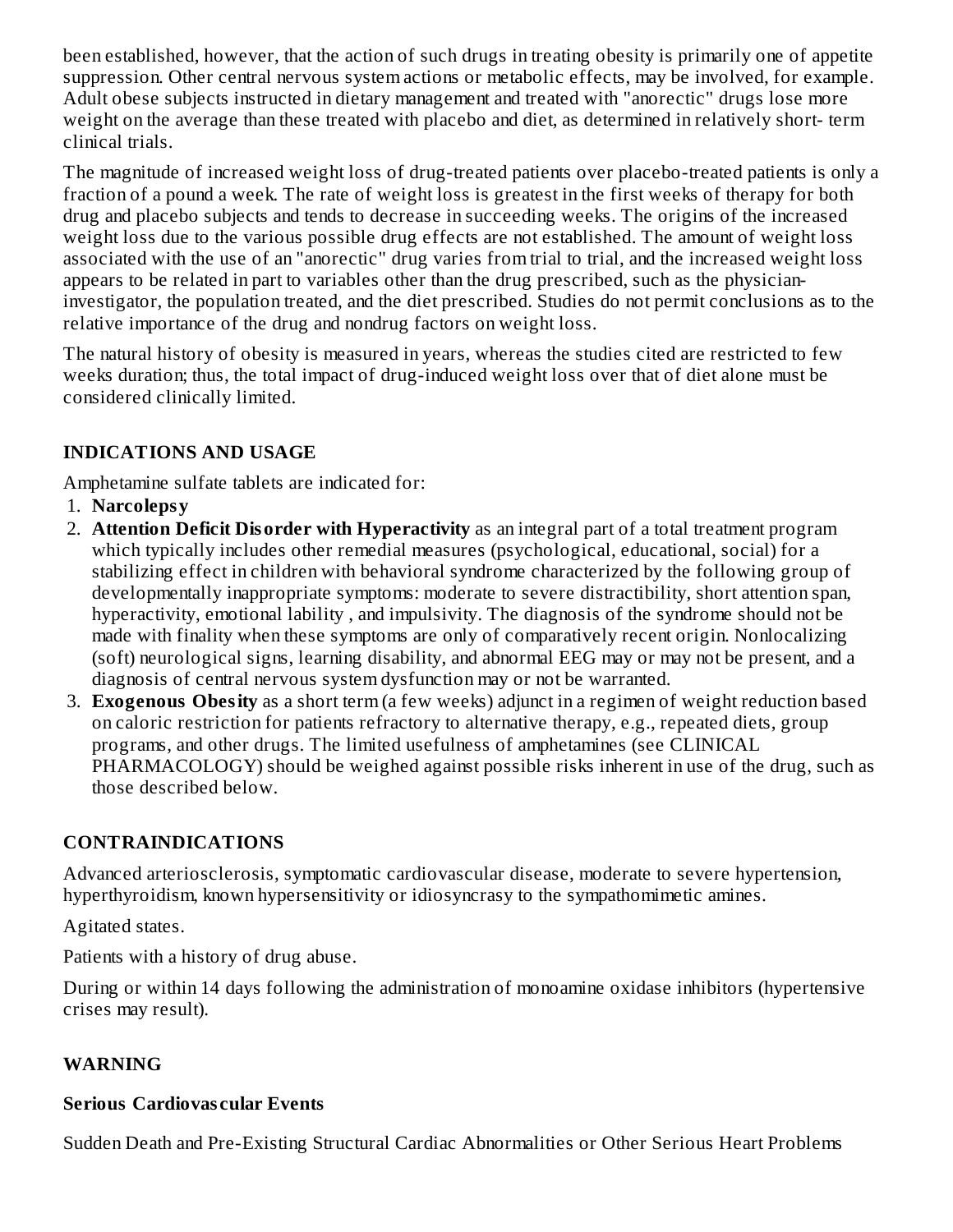## *Children and Adolescents*

Sudden death has been reported in association with CNS stimulant treatment at usual doses in children and adolescents with structural cardiac abnormalities or other serious heart problems. Although some serious heart problems alone carry an increased risk of sudden death, stimulant products generally should not be used in children or adolescents with known serious structural cardiac abnormalities, cardiomyopathy, serious heart rhythm abnormalities, or other serious cardiac problems that may place them at increased vulnerability to the sympathomimetic effects of a stimulant drug (see CONTRAINDICATIONS).

## *Adults*

Sudden deaths, stroke, and myocardial infarction have been reported in adults taking stimulant drugs at usual doses for ADHD. Although the role of stimulants in these adult cases is also unknown, adults have a greater likelihood than children of having serious structural cardiac abnormalities, cardiomyopathy, serious heart rhythm abnormalities, coronary artery disease, or other serious cardiac problems. Adults with such abnormalities should also generally not be treated with stimulant drugs (see CONTRAINDICATIONS).

## Hypertension and other Cardiovascular Conditions

Stimulant medications cause a modest increase in average blood pressure (about 2 to 4 mmHg) and average heart rate (about 3 to 6 bpm), and individuals may have larger increases. While the mean changes alone would not be expected to have short-term consequences, all patients should be monitored for larger changes in heart rate and blood pressure. Caution is indicated in treating patients whose underlying medical conditions might be compromised by increases in blood pressure or heart rate, e.g., those with pre-existing hypertension, heart failure, recent myocardial infarction, or ventricular arrhythmia (see CONTRAINDICATIONS).

## Assessing Cardiovascular Status in Patients being Treated with Stimulant Medications

Children, adolescents, or adults who are being considered for treatment with stimulant medications should have a careful history (including assessment for a family history of sudden death or ventricular arrhythmia) and physical exam to assess for the presence of cardiac disease, and should receive further cardiac evaluation if findings suggest such disease (e.g., electrocardiogram and echocardiogram). Patients who develop symptoms such as exertional chest pain, unexplained syncope, or other symptoms suggestive of cardiac disease during stimulant treatment should undergo a prompt cardiac evaluation.

## **Psychiatric Advers e Events**

## Pre-Existing Psychosis

Administration of stimulants may exacerbate symptoms of behavior disturbance and thought disorder in patients with a pre-existing psychotic disorder.

## Bipolar Illness

Particular care should be taken in using stimulants to treat ADHD in patients with comorbid bipolar disorder because of concern for possible induction of a mixed/manic episode in such patients. Prior to initiating treatment with a stimulant, patients with comorbid depressive symptoms should be adequately screened to determine if they are at risk for bipolar disorder; such screening should include a detailed psychiatric history, including a family history of suicide, bipolar disorder, and depression.

#### Emergence of New Psychotic or Manic Symptoms

Treatment emergent psychotic or manic symptoms, e.g., hallucinations, delusional thinking, or mania in children and adolescents without a prior history of psychotic illness or mania can be caused by stimulants at usual doses. If such symptoms occur, consideration should be given to a possible causal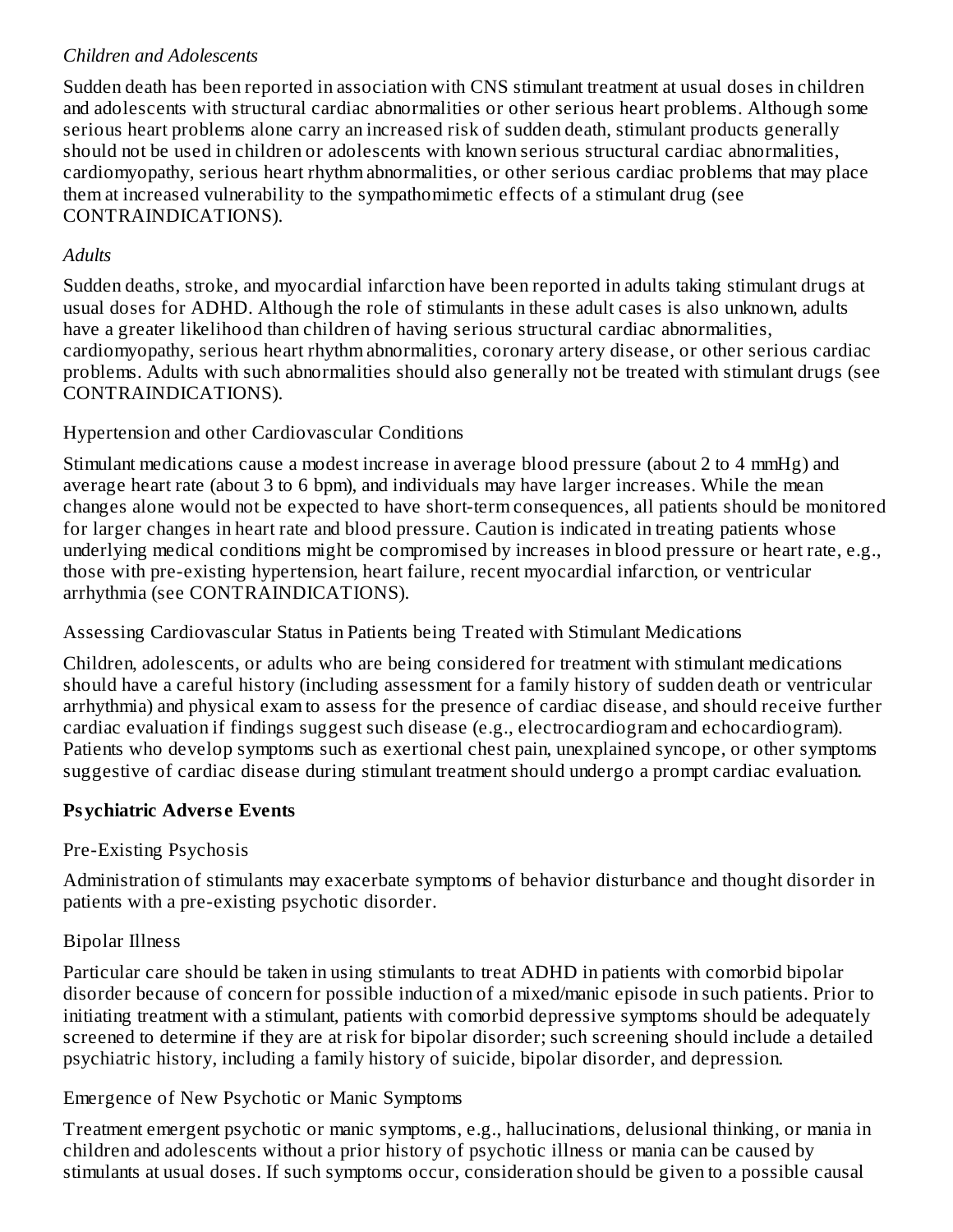role of the stimulant, and discontinuation of treatment may be appropriate. In a pooled analysis of multiple short-term, placebo-controlled studies, such symptoms occurred in about 0.1% ( 4 patients with events out of 3482 exposed to methylphenidate or amphetamine for several weeks at usual doses) of stimulant-treated patients compared to 0 in placebo-treated patients.

## Aggression

Aggressive behavior or hostility is often observed in children and adolescents with ADHD, and has been reported in clinical trials and the postmarketing experience of some medications indicated for the treatment of ADHD. Although there is no systematic evidence that stimulants cause aggressive behavior or hostility, patients beginning treatment for ADHD should be monitored for the appearance of or worsening of aggressive behavior or hostility.

## **Long-Term Suppression of Growth**

Careful follow-up of weight and height in children ages 7 to 10 years who were randomized to either methylphenidate or non-medication treatment groups over 14 months, as well as in naturalistic subgroups of newly methylphenidate-treated and non-medication treated children over 36 months (to the ages of 10 to 13 years), suggests that consistently medicated children (i.e., treatment for 7 days per week throughout the year) have a temporary slowing in growth rate (on average, a total of about 2 cm less growth in height and 2.7 kg less growth in weight over 3 years), without evidence of growth rebound during this period of development. Published data are inadequate to determine whether chronic use of amphetamines may cause a similar suppression of growth, however, it is anticipated that they likely have this effect as well. Therefore, growth should be monitored during treatment with stimulants, and patients who are not growing or gaining height or weight as expected may need to have their treatment interrupted.

## **Seizures**

There is some clinical evidence that stimulants may lower the convulsive threshold in patients with prior history of seizures, in patients with prior EEG abnormalities in absence of seizures, and, very rarely, in patients without a history of seizures and no prior EEG evidence of seizures. In the presence of seizures, the drug should be discontinued.

# **Peripheral Vas culopathy, including Raynaud's phenomenon**

Stimulants, including amphetamine sulfate tablets, used to treat ADHD are associated with peripheral vasculopathy, including Raynaud's phenomenon. Signs and symptoms are usually intermittent and mild; however, very rare sequelae include digital ulceration and/or soft tissue breakdown. Effects of peripheral vasculopathy, including Raynaud's phenomenon, were observed in post-marketing reports at different times and at therapeutic doses in all age groups throughout the course of treatment. Signs and symptoms generally improve after reduction in dose or discontinuation of drug. Careful observation for digital changes is necessary during treatment with ADHD stimulants. Further clinical evaluation (e.g., rheumatology referral) may be appropriate for certain patients.

## **Serotonin Syndrome**

Serotonin syndrome, a potentially life-threatening reaction, may occur when amphetamines are used in combination with other drugs that affect the serotonergic neurotransmitter systems such as monoamine oxidase inhibitors (MAOIs), selective serotonin reuptake inhibitors (SSRIs), serotonin norepinephrine reuptake inhibitors (SNRIs), triptans, tricyclic antidepressants, fentanyl, lithium, tramadol, tryptophan, buspirone, and St. John's Wort (see DRUG INTERACTIONS). Amphetamines and amphetamine derivatives are known to be metabolized, to some degree, by cytochrome P450 2D6 (CYP2D6) and display minor inhibition of CYP2D6 metabolism (see CLINICAL PHARMACOLOGY). The potential for a pharmacokinetic interaction exists with the co-administration of CYP2D6 inhibitors which may increase the risk with increased exposure to amphetamine sulfate tablets. In these situations, consider an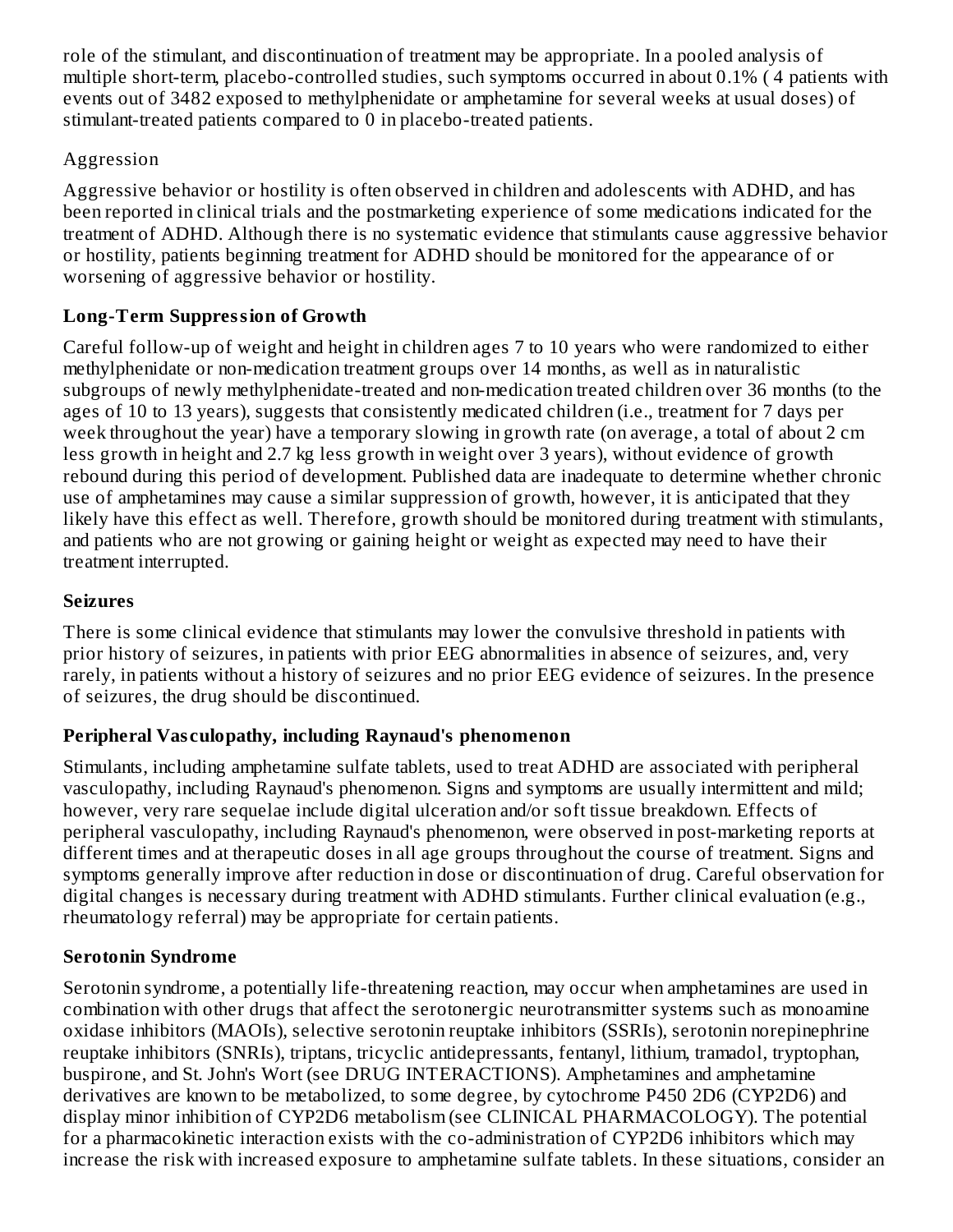alternative non-serotonergic drug or an alternative drug that does not inhibit CYP2D6 (see DRUG INTERACTIONS).

Serotonin syndrome symptoms may include mental status changes (e.g., agitation, hallucinations, delirium, and coma), autonomic instability (e.g., tachycardia, labile blood pressure, dizziness, diaphoresis, flushing, hyperthermia), neuromuscular symptoms (e.g., tremor, rigidity, myoclonus, hyperreflexia, incoordination), seizures, and/or gastrointestinal symptoms (e.g., nausea, vomiting, diarrhea).

Concomitant use of amphetamine sulfate tablets with MAOI drugs is contraindicated (see CONTRAINDICATIONS).

Discontinue treatment with amphetamine sulfate tablets and any concomitant serotonergic agents immediately if the above symptoms occur, and initiate supportive symptomatic treatment. If concomitant use of amphetamine sulfate tablets with other serotonergic drugs or CYP2D6 inhibitors is clinically warranted, initiate amphetamine sulfate tablets with lower doses, monitor patients for the emergence of serotonin syndrome during drug initiation or titration, and inform patients of the increased risk for serotonin syndrome.

## **Visual Disturbance**

Difficulties with accommodation and blurring of vision have been reported with stimulant treatment.

## **PRECAUTIONS**

#### **General**

Caution is to be exercised in prescribing amphetamines for patients with even mild hypertension.

The least amount feasible should be prescribed or dispensed at one time in order to minimize the possibility of overdosage.

#### **Information for Patients**

Amphetamines may impair the ability of the patient to engage in potentially hazardous activities such as operating machinery or vehicle; the patient should therefore be cautioned accordingly.

Circulation problems in fingers and toes [Peripheral vasculopathy, including Raynaud's phenomenon]

- Instruct patients beginning treatment with amphetamine sulfate tablets about the risk of peripheral vasculopathy, including Raynaud's Phenomenon, and associated signs and symptoms: fingers or toes may feel numb, cool, painful, and/or may change color from pale, to blue, to red.
- Instruct patients to report to their physician any new numbness, pain, skin color change, or sensitivity to temperature in fingers or toes.
- **Instruct patients to call their physician immediately with any signs of unexplained wounds appearing on fingers or toes while taking amphetamine sulfate tablets.**
- Further clinical evaluation (e.g., rheumatology referral) may be appropriate for certain patients.

#### **Drug Interactions**

#### Acidifying agents

Gastrointestinal acidifying agents (guanethidine, reserpine, glutamic acid HCl, ascorbic acid, fruit juices, etc.) lower absorption of amphetamines. Urinary acidifying agents (ammonium chloride, sodium acid phosphate, etc.) increase concentration of the ionized species of the amphetamine molecule, thereby increasing urinary excretion. Both groups of agents lower blood levels and efficacy of amphetamines.

Adrenergic blockers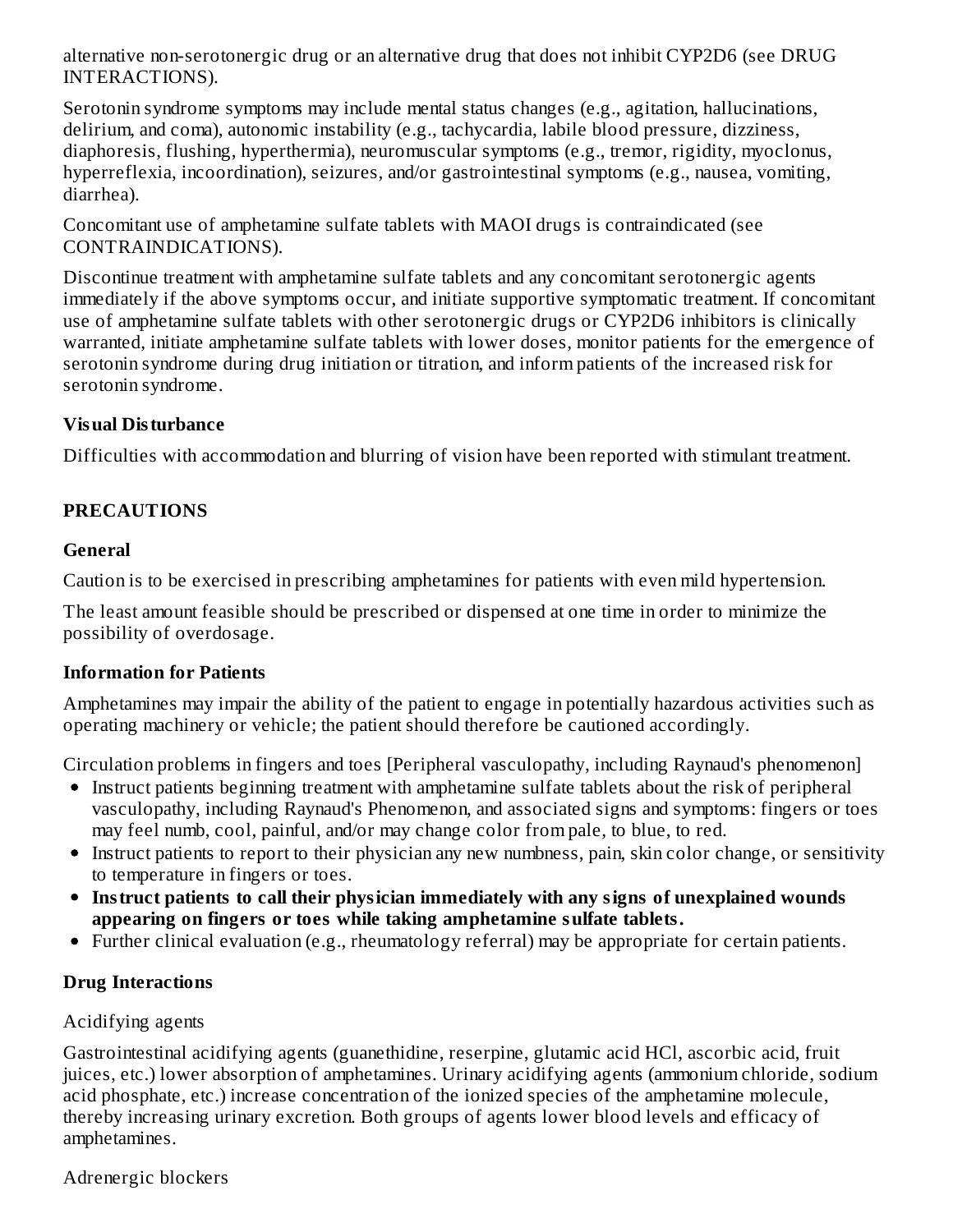Adrenergic blockers are inhibited by amphetamines.

## Alkalinizing agents

Gastrointestinal alkalinizing agents (sodium bicarbonate, etc.) increase absorption of amphetamines. Urinary alkalinizing agents (acetazolamide, some thiazides) increase the concentration of the nonionized species of the amphetamine molecule, thereby decreasing urinary excretion. Both groups of agents increase blood levels and therefore potentiate the action of amphetamines.

## Antidepressants tricyclic

Amphetamines may enhance the activity of tricyclic or sympathomimetic agents; d-amphetamine with desipramine or protriptyline and possibly other tricyclics cause striking and sustained increases in the concentration of d- amphetamine in the brain; cardiovascular effects can be potentiated.

#### CYP2D6 Inhibitors

The concomitant use of amphetamine sulfate tablets and CYP2D6 inhibitors may increase the exposure of amphetamine sulfate tablets compared to the use of the drug alone and increase the risk of serotonin syndrome. Initiate with lower doses and monitor patients for signs and symptoms of serotonin syndrome particularly during amphetamine sulfate tablets initiation and after a dosage increase. If serotonin syndrome occurs, discontinue amphetamine sulfate tablets and the CYP2D6 inhibitor (see WARNING, OVERDOSAGE). Examples of CYP2D6 Inhibitors include paroxetine and fluoxetine (also serotonergic drugs), quinidine, ritonavir.

## Serotonergic Drugs

The concomitant use of amphetamine sulfate tablets and serotonergic drugs increases the risk of serotonin syndrome. Initiate with lower doses and monitor patients for signs and symptoms of serotonin syndrome, particularly during amphetamine sulfate tablets initiation or dosage increase. If serotonin syndrome occurs, discontinue amphetamine sulfate tablets and the concomitant serotonergic drug(s) (see WARNING and PRECAUTIONS). Examples of serotonergic drugs include selective serotonin reuptake inhibitors (SSRI), serotonin norepinephrine reuptake inhibitors (SNRI), triptans, tricyclic antidepressants, fentanyl, lithium, tramadol, tryptophan, buspirone, St. John's Wort.

#### MAO inhibitors

MAOI antidepressants, as well as a metabolic of furazolidone, slow amphetamine metabolism. This slowing potentiates amphetamines, increasing their affect on the release of norepinephrine and other monoamines from adrenergic nerve endings; this can cause headaches and other signs of hypertensive crisis. A variety of neurological toxic effects and malignant hyperpyrexia can occur, sometimes with fatal results.

#### Antihistamines

Amphetamines may counteract the sedative effect of antihistamines.

#### Antihypertensives

Amphetamines may antagonize the hypotensive effects of antihypertensives.

#### Chlorpromazine

Chlorpromazine blocks dopamine and norepinephrine reuptake, thus inhibiting the central stimulant effects of amphetamine, and can be used to treat amphetamine poisoning.

#### Ethosuximide

Amphetamines may delay intestinal absorption of ethosuximide.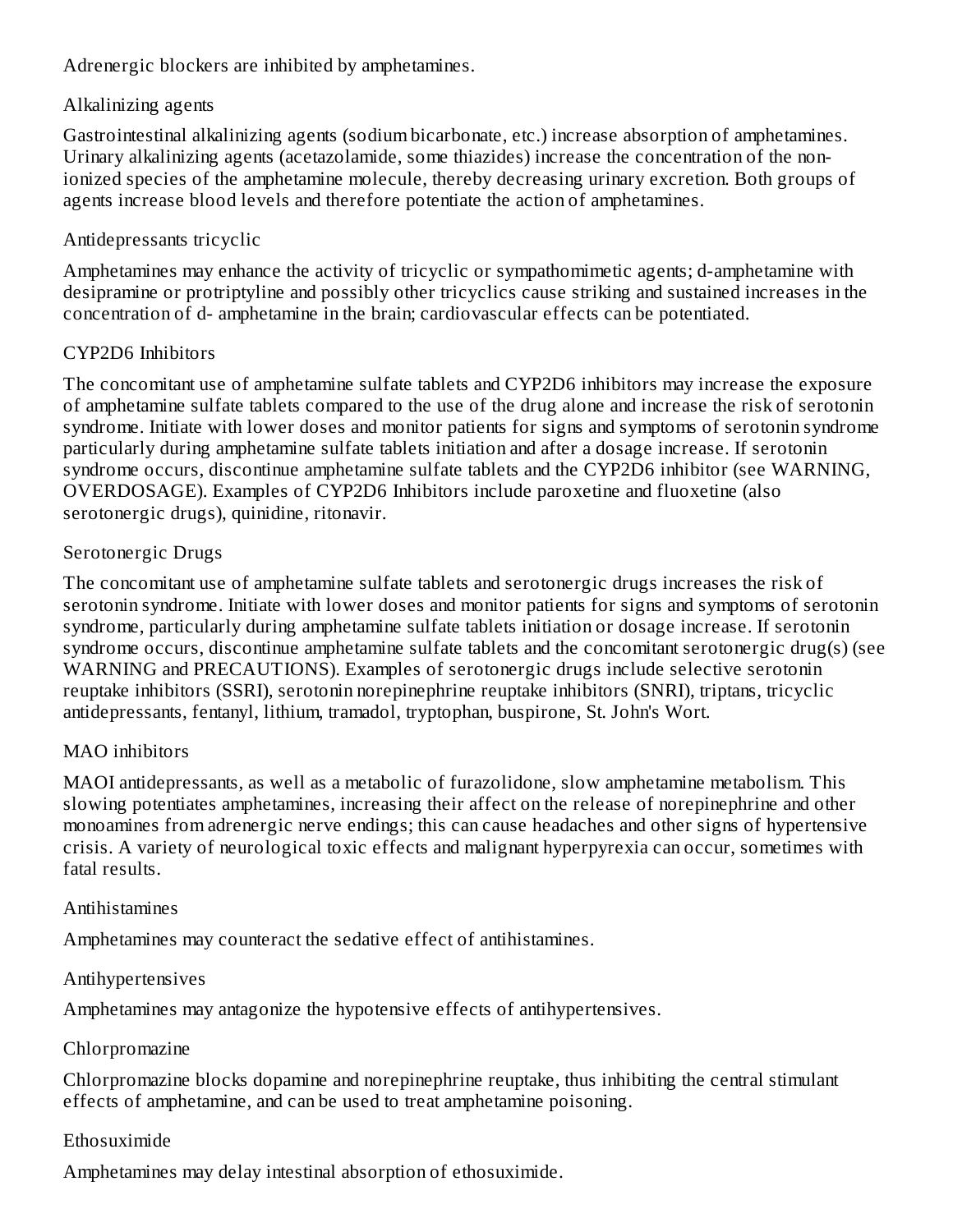## Haloperidol

Haloperidol blocks dopamine and norepinephrine reuptake, thus inhibiting the central stimulant affects of amphetamines.

#### Lithium carbonate

The antiobesity and stimulatory effects of amphetamines may be inhibited by lithium carbonate.

## Meperidine

Amphetamines potentiate the analgesic effect of meperidine.

#### Methenamine therapy

Urinary excretion of amphetamines is increased, and efficacy is reduced by acidifying agents used in methenamine therapy.

#### Norepinephrine

Amphetamines enhance the adrenergic effect of norepinephrine.

## Phenobarbital

Amphetamines may delay intestinal absorption of Phenobarbital. Co- administration of phenobarbital may produce a synergistic anticonvulsant action.

## Phenytoin

Amphetamines may delay intestinal absorption of phenytoin; co- administration of phenytoin may produce a synergistic anticonvulsant action.

#### Propoxyphene

In cases of propoxyphene overdosage, amphetamine CNS stimulation is potentiated and fatal convulsions can occur.

#### Veratrum alkaloids

Amphetamines inhibit the hypotensive effect of veratrum alkaloids.

## **Drug/Laboratory Test interactions**

Amphetamines can cause a significant elevation in plasma corticosteroid levels. This increase is greatest in the evening. Amphetamines may interfere with urinary steroid determinations.

## **Carcinogenesis/Mutagenesis**

Mutagenicity studies and long term studies in animals to determine the carcinogenic potential of amphetamine sulfate have not been performed.

## **Pregnancy**

## Teratogenic Effects

Dextroamphetamine sulfate has been shown to have embryotoxic and teratogenic effects when administered to A/Jax mice and C57BL mice in doses approximately 41 times the maximum human dose. Embryotoxic effects were not seen in New Zealand white rabbits given the drug in doses 7 times the human dose nor in rats given 12.5 times the maximum human dose. There are no adequate and wellcontrolled studies in pregnant women. Amphetamine sulfate tablets should be used during pregnancy only if the potential benefit justifies the potential risk to the fetus.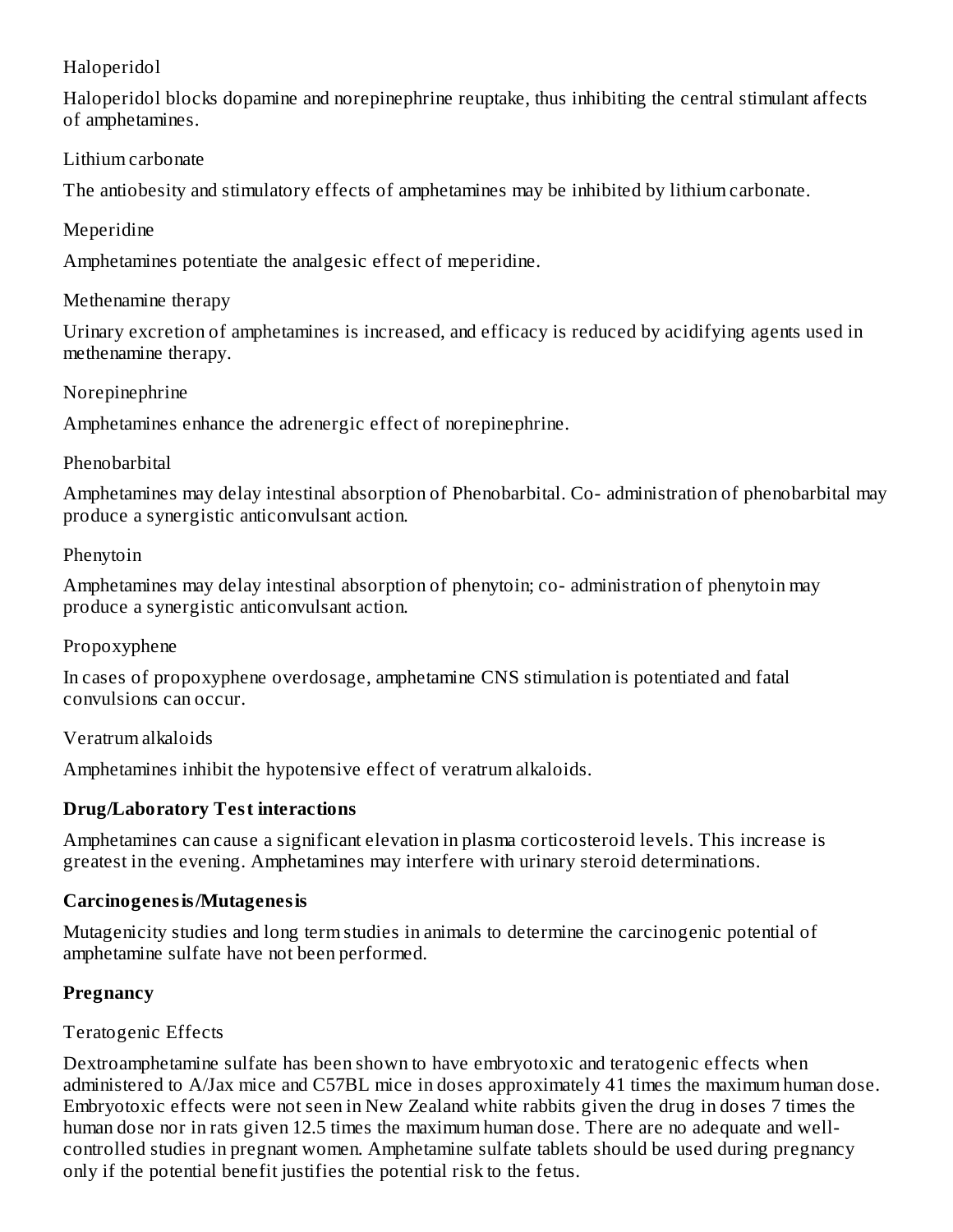Nonteratogenic Effects

Infants born to mothers dependent on amphetamines have an increased risk of premature delivery and low birth weight. Also, these infants may experience symptoms of withdrawal as demonstrated by dysphoria, including agitation, and significant lassitude.

## **Nursing Mothers**

Amphetamines are excreted in human milk. Mothers taking amphetamines should be advised to refrain from nursing.

## **Pediatric Us e**

Long-term effects of amphetamines in children have not been well established.

Amphetamines are not recommended for use as anorectic agents in children under 12 years of age, or in children under 3 years of age with Attention Deficit Disorder with Hyperactivity described under INDICATIONS AND USAGE.

Clinical experience suggests that in psychotic children, administration of amphetamines may exacerbate symptoms of behavior disturbance and thought disorder.

Amphetamines have been reported to exacerbate motor and phonic tics and Tourette's syndrome. Therefore clinical evaluation for tics and Tourette's syndrome in children and their families should precede use of stimulant medications.

Data is inadequate to determine whether chronic administration of amphetamines may be associated with growth inhibition; therefore growth should be monitored during treatment. Drug Treatment is not indicated in all cases of Attention Deficit Disorder with Hyperactivity and should be considered only in light of the complete history and evaluation of the child. The decision to prescribe amphetamines should depend on the physician's assessment of the chronicity and severity of the child's symptoms and their appropriateness for his/her age. Prescription should not depend solely on the presence of one or more of the behavioral characteristics.

When these symptoms are associated with acute stress reactions, treatment with amphetamines is usually not indicated.

# **ADVERSE REACTIONS**

## **Cardiovas cular**

Palpitations, tachycardia, elevation of blood pressure. There have been isolated reports of cardiomyopathy associated with chronic amphetamine use.

# **Central Nervous System**

Psychotic episodes at recommended doses (rare), overstimulation, restlessness, dizziness, insomnia, euphoria, dyskinesia, dysphoria, tremor, headache, exacerbation of motor and phonic tics and Tourette's syndrome.

# **Gastrointestinal**

Dryness of the mouth, unpleasant taste, diarrhea, constipation and other gastrointestinal disturbances. Anorexia and weight loss may occur as undesirable effects when amphetamines are used for other than the anorectic effect.

# **Allergic**

Urticaria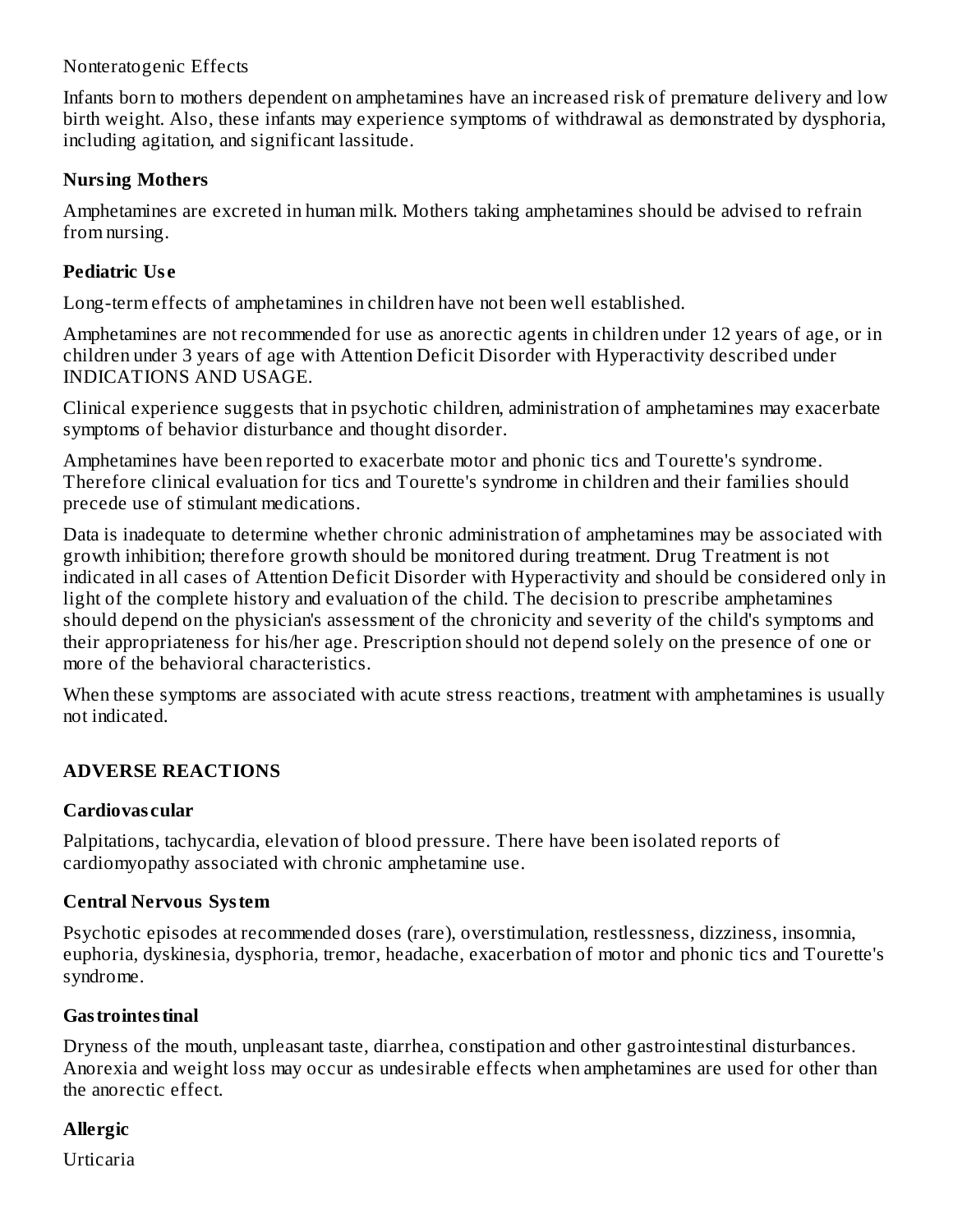## **Endocrine**

Impotence, changes in libido, and frequent or prolonged erections.

#### **Mus culoskeletal**

Rhabdomyolysis

#### **DRUG ABUSE AND DEPENDENCE**

Amphetamine sulfate tablets is a Schedule II controlled substance. Amphetamines have been extensively abused. Tolerance, extreme psychological dependence, and severe social disability have occurred. There are reports of patients who have increased the dosage to many times the recommended. Abrupt cessation following prolonged high dosage administration results in extreme fatigue and mental depression; changes are also noted on the sleep EEG. Manifestations of chronic intoxication with amphetamines include severe dermatosis, marked insomnia, irritability, hyperactivity and personality changes. The most severe manifestation of chronic intoxication is psychosis, often clinically indistinguishable from schizophrenia. This is rare with oral amphetamines.

## **OVERDOSAGE**

Individual patient response to amphetamines varies widely. While toxic symptoms occasionally occur as an idiosyncrasy at doses as low as 2 mg, they are rare with doses of less than 15 mg; 30 mg can produce severe reactions, yet doses of 400 to 500 mg are not necessarily fatal.

In rats, the oral  $LD_{50}$  of dextroamphetamine sulfate is 96.8 mg/Kg.

#### **Symptoms**

Manifestations of acute overdosage with amphetamines include restlessness, tremor, hyperreflexia, rhabdomyolysis, rapid respiration, hyperpyrexia, confusion, assaultiveness, hallucinations, panic states. Fatigue and depression usually follow the central stimulation. Cardiovascular effects include arrhythmias, hypertension, or hypotension and circulatory collapse. Gastrointestinal symptoms include nausea, vomiting, diarrhea, and abdominal cramps. Fatal poisoning is usually preceded by convulsions and coma.

#### **Treatment**

Management of acute amphetamine intoxication is largely symptomatic and includes gastric lavage and sedation with a barbiturate. Experience with hemodialysis or peritoneal dialysis is inadequate to permit recommendation in this regard. Acidification of the urine increases amphetamine excretion. If acute, severe hypertension complicates amphetamine overdosage, administration of intravenous phentolamine has been suggested. However, a gradual drop in blood pressure will usually result when sufficient sedation has been achieved. Chlorpromazine antagonizes the central stimulant effects of amphetamines and can be used to treat amphetamine intoxication.

#### **DOSAGE AND ADMINISTRATION**

Regardless of indication, amphetamine should be administered at the lowest effective dosage and dosage should be individually adjusted. Late evening doses should be avoided because of resulting insomnia.

#### **Narcolepsy**

Usual dose is 5 to 60 milligrams per day in divided doses depending on the individual patient response.

Narcolepsy seldom occurs in children under 12 years of age; however, when it does, amphetamine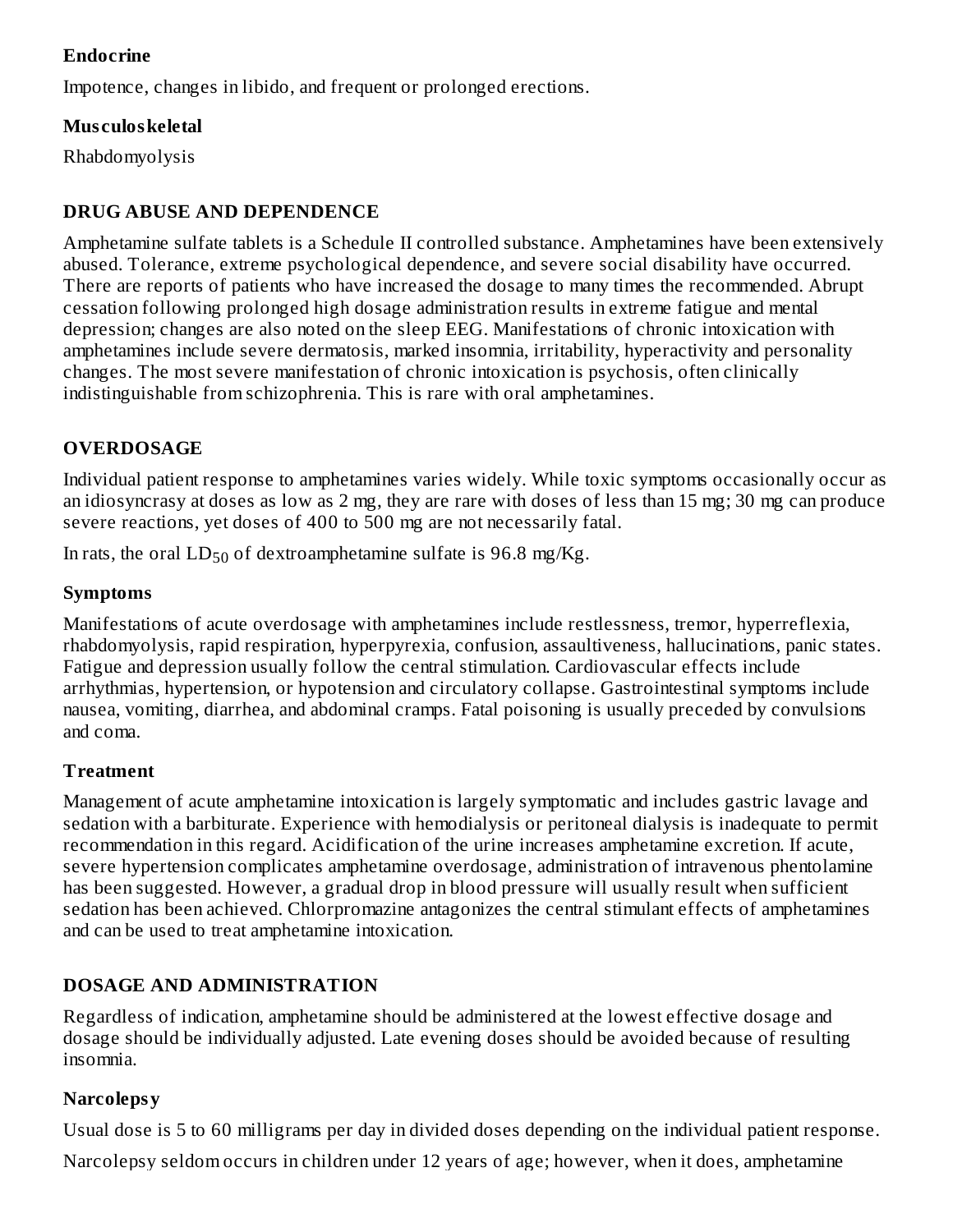sulfate tablets may be used. The suggested initial dose for patients aged 6 to 12 is 5 mg daily; daily dose may be raised in increments of 5 mg at weekly intervals until optimal response obtained. In patients 12 years of age and older, start with 10 mg daily; daily dosage may be raised in increments of 10 mg at weekly intervals until optimal response is obtained. If bothersome adverse reactions appear (e.g., insomnia or anorexia) dosage should be reduced. Give the first dose on awakening; additional doses (5 or 10 mg) at intervals of 4 to 6 hours.

## **Attention Deficit Disorder with Hyperactivity**

Not recommended for children under 3 years of age.

In children from 3 to 5 years of age, start with 2.5 mg daily; daily dosage may be raised in increments of 2.5 mg at weekly intervals until optimal response is obtained.

In children 6 years of age or older, start with 5 mg once or twice daily; daily dosage may be raised in increments of 5 mg at weekly intervals until optimal response is obtained. Only in rare cases will it be necessary to exceed a total of 40 milligrams per day.

With tablets give first dose on awakening; additional doses (1 to 2) at intervals of 4 to 6 hours.

Where possible, drug administration should be interrupted occasionally to determine if there is a recurrence of behavioral symptoms sufficient to require continued therapy.

## **Exogenous Obesity**

Usual dosage is up to 30 mg daily, taken in divided doses of 5 to 10 mg, 30 to 60 minutes before meals. Not recommended for this use in children under 12 years of age.

## **HOW SUPPLIED**

Amphetamine sulfate tablets, USP is supplied as follows:

**5 mg:** White, round tablet, plain on one side and debossed "C/217" with a score on the other side in bottles of 100 tablets, NDC 43598-897-01.

**10 mg:** Blue, round tablet, plain on one side and double scores on the other side debossed with "C" in Quadrant 1, "2" in Quadrant 2, "1" in Quadrant 3 and "8" in Quadrant 4 in bottles of 100 tablets, NDC 43598-898-01.

Store at 20° to 25°C (68° to 77°F). [See USP Controlled Room Temperature.] Dispense in a wellclosed container, as defined in the USP.

Manufactured by: Cerovene, Inc. Valley Cottage, NY 10989

Distributed by: Dr. Reddy's Laboratories Inc. Princeton, NJ 08540, USA

Rev. 11/19

# **MEDICATION GUIDE**

**Amphetamine sulfate (am fet' a meen sul' fate) tablets, USP**

Read this Medication Guide before you or your child starts taking amphetamine sulfate tablets and each time you get a refill. There may be new information. This information does not take the place of talking to your doctor about you or your child's treatment.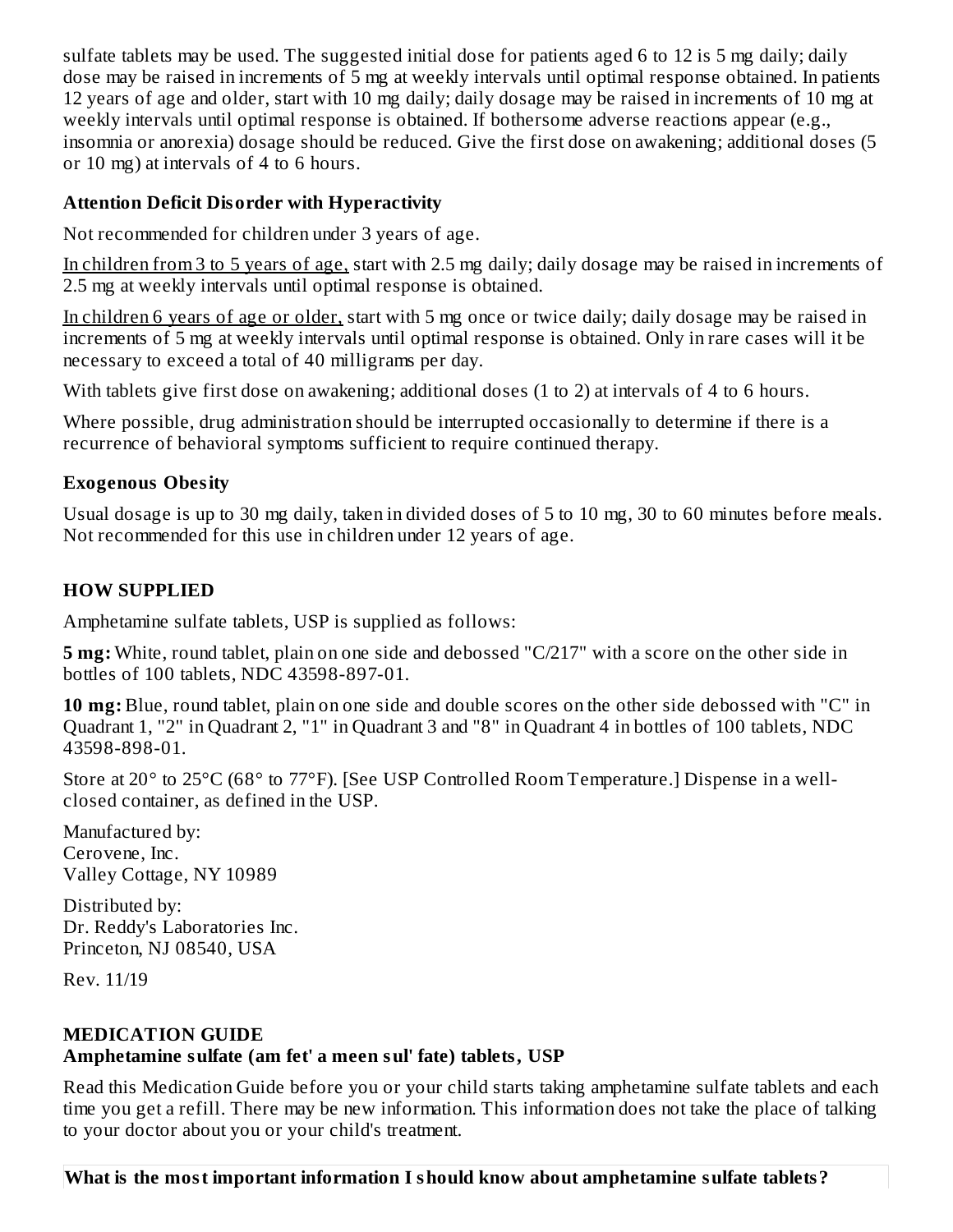**Amphetamine sulfate tablets are a stimulant medicine. Some people have had the following problems when taking stimulant medicines such as amphetamine sulfate tablets:**

## **1. Heart-related problems:**

- sudden death in people who have heart problems or heart defects
- stroke and heart attack in adults
- increased blood pressure and heart rate

Tell your doctor if you or your child has any heart problems, heart defects, high blood pressure, or a family history of these problems.

Your doctor should check you or your child carefully for heart problems before starting amphetamine sulfate tablets.

Your doctor should check you or your child's blood pressure and heart rate regularly during treatment with amphetamine sulfate tablets.

Call your doctor right away if you or your child have any signs of heart problems such as chest **pain, shortness of breath, or fainting while taking amphetamine sulfate tablets.**

#### 2. **Mental (Psychiatric) problems including: In children, teenagers, and adults:**

- new or worse behavior and thought problems
- new or worse bipolar illness
- new or worse aggressive behavior or hostility

**In Children and Teenagers who have psychiatric problems, new psychotic symptoms such as:**

- hearing voices
- seeing things that are not real
- believing things that are not true
- being suspicious
- new manic symptoms

Tell your doctor about any mental problems you or your child have, or about a family history of suicide, bipolar illness, or depression.

Call your doctor right away if you or your child have any new or worsening mental symptoms or **problems while taking amphetamine sulfate tablets, especially:**

- **s eeing or hearing things that are not real**
- **believing things that are not real**
- **being suspicious**
	- **3. Circulation problems in fingers and toes** [Peripheral vasculopathy, including Raynaud's phenomenon].
		- Fingers or toes may feel numb, cool, painful
		- Fingers or toes may change color from pale, to blue, to red

Tell your doctor if you have or your child has numbness, pain, skin color change, or sensitivity to temperature in your fingers or toes.

**Call your doctor right away if you have or your child has any signs of unexplained wounds appearing on fingers or toes while taking amphetamine sulfate tablets.**

## **What is amphetamine sulfate tablets?**

Amphetamine sulfate tablets are a central nervous system stimulant prescription medicine used for the treatment of: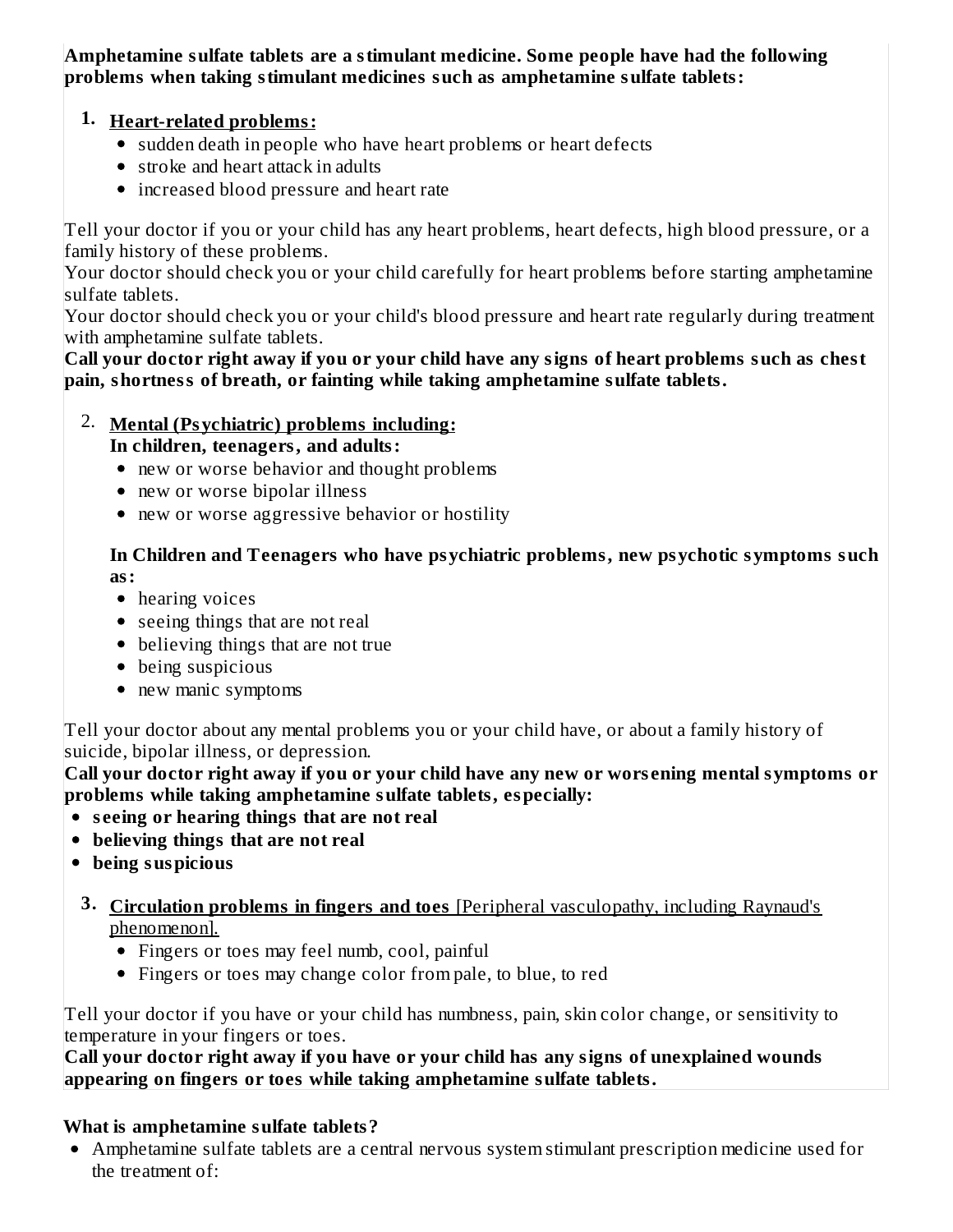- **a sleep disorder called narcolepsy.**
- **Attention-Deficit Hyperactivity Disorder (ADHD).** Amphetamine sulfate tablets may help increase attention and decrease impulsiveness and hyperactivity in patients with ADHD. Amphetamine sulfate tablets should be used as part of a total treatment program for ADHD that may include counseling or other therapies.
- **exogenous obesity.** Amphetamine sulfate tablets may be used as part of a short-term, weight reduction program for obesity.
- Amphetamine sulfate tablets are not for use as an anorectic agent for exogenous obesity in children less than 12 years of age.
- Amphetamine sulfate tablets are not for use for ADHD in children less than 3 years old.
- The effects of long term use of amphetamine sulfate tablets in children are not known.

**Amphetamine sulfate tablets are a federally controlled substance (CII) becaus e it contains amphetamine that can be a target for people who abus e pres cription medicines or street drugs. Keep amphetamine sulfate tablets in a safe place to protect it from theft. Never give your amphetamine sulfate tablets to anyone els e, becaus e it may caus e death or harm them. Selling or giving away amphetamine sulfate tablets is against the law.**

Tell your doctor if you or your child has (or has a family history of) ever abused or been dependent on alcohol, prescription medicines or street drugs.

## **Who should not take amphetamine sulfate tablets?**

## **Do not take amphetamine sulfate tablets if you or your child:**

- have heart problems or hardening of the arteries
- have moderate to severe high blood pressure
- have hyperthyroidism
- are very anxious, tense, or agitated
- have a history of drug abuse
- are taking or have taken within the past 14 days an anti-depression medicine called a monoamine oxidase inhibitor or MAOI
- are sensitive to, allergic to, or had a reaction to other stimulant medicines

# **What should I tell my doctor before taking amphetamine sulfate tablets?**

#### **Before you or your child takes amphetamine sulfate tablets, tell your doctor if you or your child has or if there is a family history of:**

- heart problems, heart defects, high blood pressure
- mental problems including psychosis, mania, bipolar illness, or depression
- tics or Tourette's syndrome
- thyroid problems
- seizures or have had an abnormal brain wave test ( EEG )
- circulation problems in fingers and toes

# **Tell your doctor if:**

- you or your child are pregnant or planning to become pregnant. It is not known if amphetamine sulfate tablets will harm your unborn baby.
- you or your child are breastfeeding or plan to breastfeed. Amphetamine sulfate tablets can pass into  $\bullet$ your milk and may harm your baby. Talk to your doctor about the best way to feed your baby if you take amphetamine sulfate tablets. Do not breastfeed while taking amphetamine sulfate tablets.

**Tell your doctor about all the medicines that you or your child takes,** including prescription and nonprescription medicines, vitamins, and herbal supplements.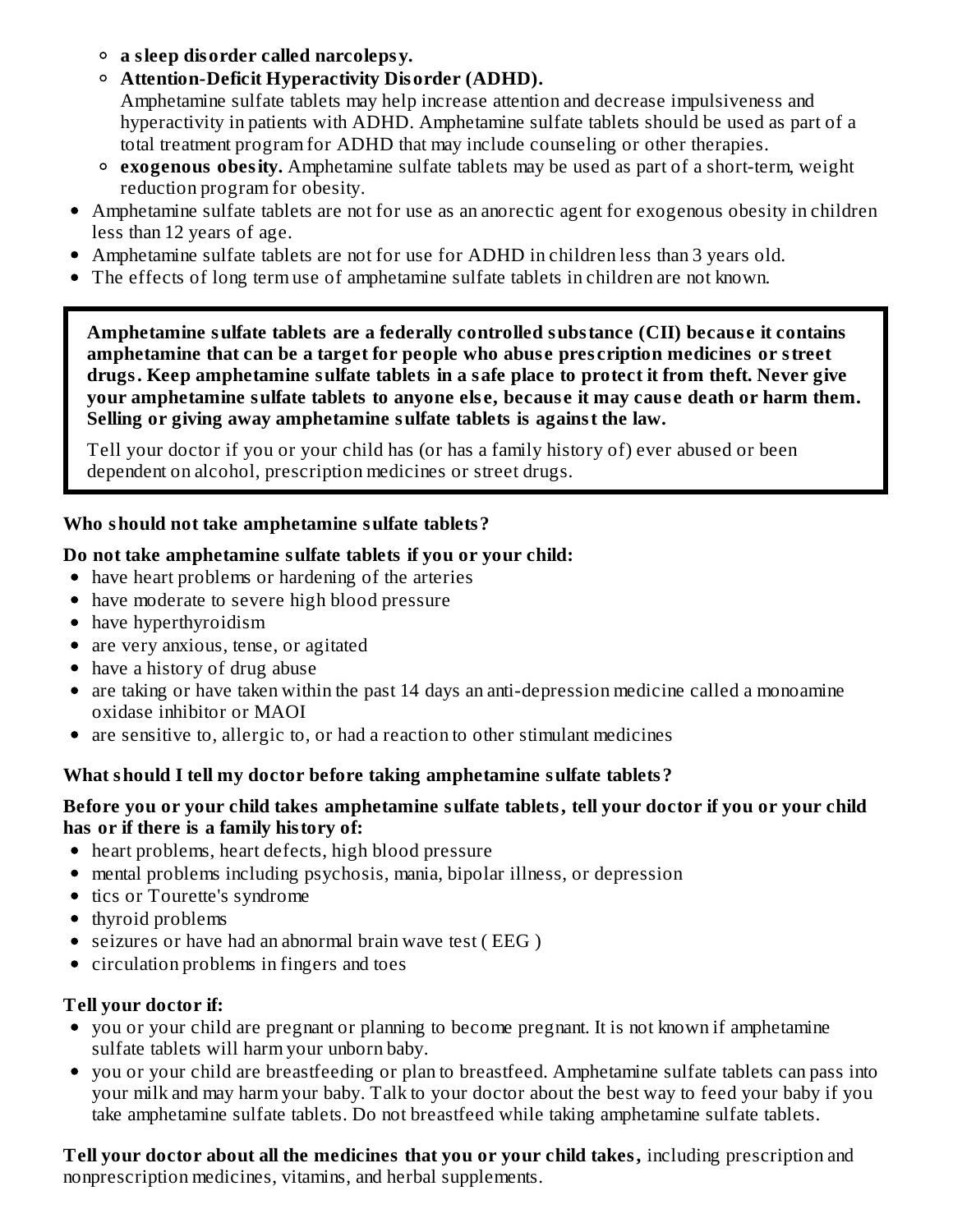Amphetamine sulfate tablets and some medicines may interact with each other and cause serious side effects. Sometimes the doses of other medicines will need to be adjusted while taking amphetamine sulfate tablets.

Your doctor will decide whether amphetamine sulfate tablets can be taken with other medicines.

Especially tell your doctor if you or your child takes:

- stomach acid medicines
- anti-depression medicines including MAOIs
- anti-psychotic medicines
- lithium
- cold or allergy medicines that contain decongestants
- blood pressure medicines
- narcotic pain medicines
- seizure medicines
- blood thinner medicines

Know the medicines that you or your child takes.

Keep a list of your medicines with you to show your doctor and pharmacist when you get a new medicine.

#### **Do not start any new medicine while taking amphetamine sulfate tablets without talking to your doctor first.**

## **How should I take amphetamine sulfate tablets?**

- Take amphetamine sulfate tablets exactly as your doctor tells you to take it.
- Your doctor may change the dose until it is right for you or your child.
- The first dose of the day is usually taken when you first wake in the morning.
- Amphetamine sulfate tablets may cause problems sleeping if taken late at night.
- Amphetamine sulfate tablets can be taken with or without food.
- From time to time, your doctor may stop amphetamine sulfate tablets treatment for a while to check ADHD symptoms.
- Your doctor may do regular checks of the blood, heart, and blood pressure while taking amphetamine sulfate tablets.
- Children should have their height and weight checked often while taking amphetamine sulfate tablets. Amphetamine sulfate tablets treatment may be stopped if a problem is found during these check-ups.
- If you or your child takes too much amphetamine sulfate tablets, call your doctor right away, or go to the nearest hospital emergency room.

## **What should I avoid while taking amphetamine sulfate tablets?**

Do not drive, operate machinery, or do other dangerous activities until you know how amphetamine sulfate tablets affects you.

## **What are possible side effects of amphetamine sulfate tablets?**

## **Amphetamine sulfate tablets may caus e s erious side effects, including:**

#### See **"What is the most important information I should know about amphetamine sulfate tablets?"** for information on reported heart and mental problems.

## **Other s erious side effects include:**

- slowing of growth (height and weight) in children
- seizures, mainly in people with a history of seizures
- eyesight changes or blurred vision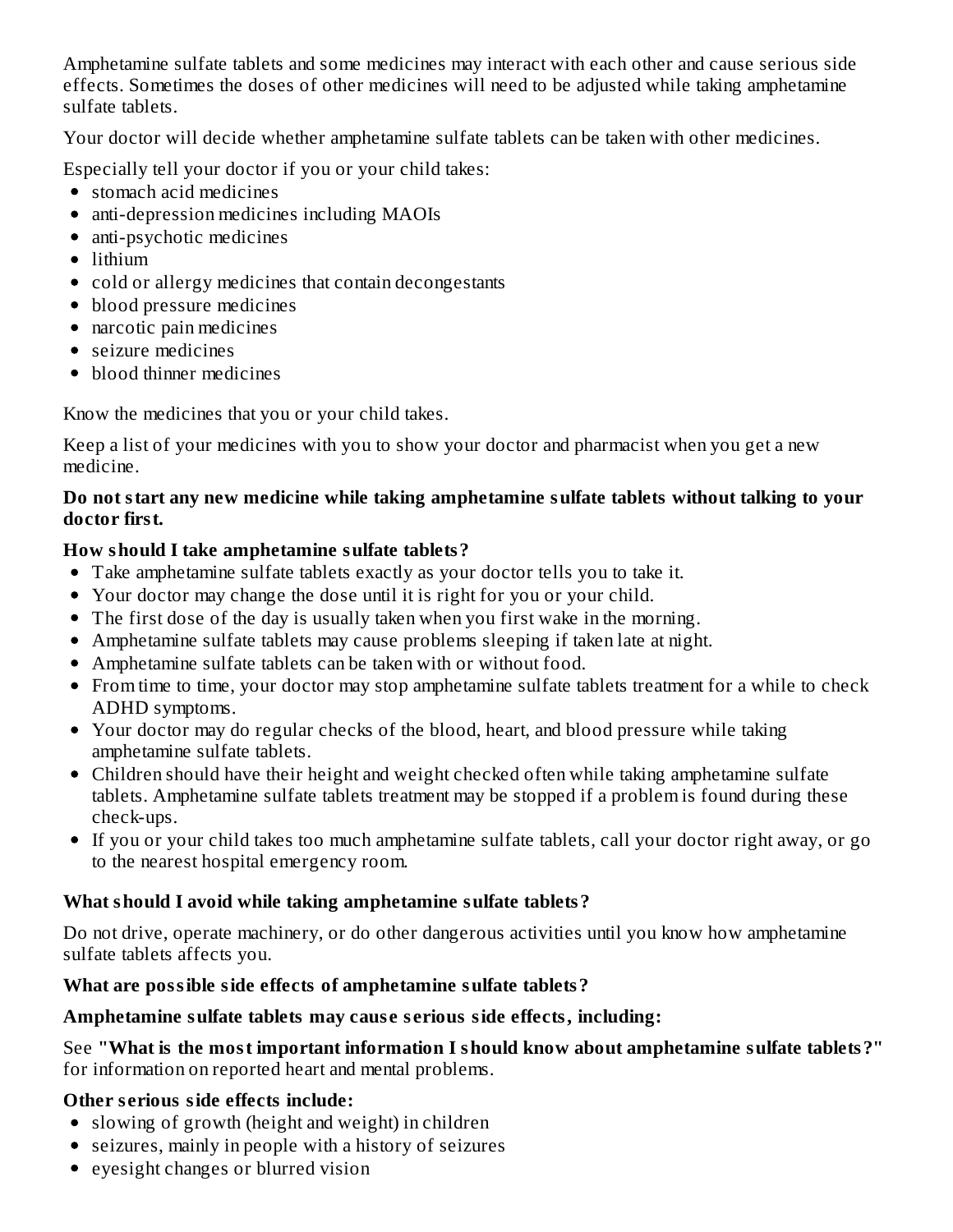- Serotonin syndrome. A potentially life-threatening problem called serotonin syndrome can happen when medicines such as amphetamine sulfate tablets are taken with certain other medicines. Symptoms of serotonin syndrome may include:
	- agitation, hallucinations, coma or other changes in mental status
	- problems controlling your movements or muscle twitching
	- fast heartbeat
	- high or low blood pressure
	- sweating or fever
	- nausea or vomiting
	- diarrhea
	- muscle stiffness or tightness

## **The most common side effects of amphetamine sulfate tablets include:**

- headache
- stomach ache
- trouble sleeping
- decreased appetite
- unpleasant taste
- **•** nervousness
- dizziness
- sexual problems (impotence in males)
- vomiting
- itching
- diarrhea or constipation
- dry mouth
- weight loss
- mood swings

Talk to your doctor if you or your child have side effects that are bothersome or do not go away.

These are not all the possible side effects of amphetamine sulfate tablets. For more information ask your doctor or pharmacist.

Call your doctor for medical advice about side effects. You may report side effects to Cerovene, Inc. at 1-888-514-4727 or FDA at 1-800-FDA-1088.

## **How should I store amphetamine sulfate tablets?**

- Store amphetamine sulfate tablets at room temperature between 68°F to 77°F (20°C to 25°C).
- Keep amphetamine sulfate tablets and all medicines out of the reach of children.

## **General information about the safe and effective us e of amphetamine sulfate tablets.**

Medicines are sometimes prescribed for purposes other than those listed in a Medication Guide. Do not use amphetamine sulfate tablets for a condition for which it was not prescribed. Do not give amphetamine sulfate tablets to other people, even if they have the same condition. It may harm them and it is against the law.

This Medication Guide summarizes the most important information about amphetamine sulfate tablets. If you would like more information, talk with your doctor. You can ask your doctor or pharmacist for information about amphetamine sulfate tablets that was written for healthcare professionals.

For more information about amphetamine sulfate tablets, please contact Cerovene, Inc. at 1-888-514- 4727.

## **What are the ingredients in amphetamine sulfate tablets?**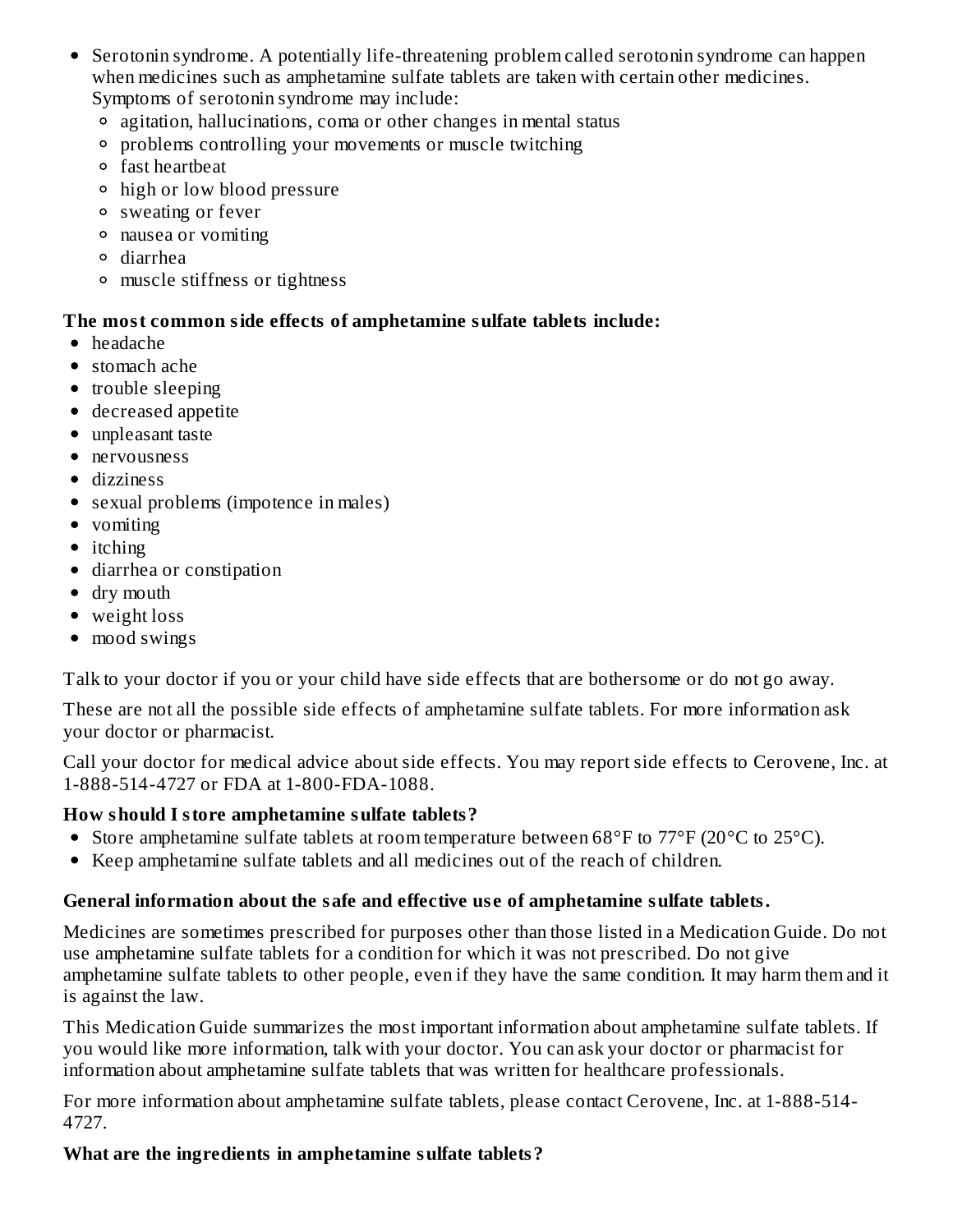#### **Active Ingredient:** amphetamine sulfate

**Inactive Ingredients:** colloidal silicon dioxide, crospovidone, silicifed microcrystalline cellulose, and stearic acid. The 10 mg tablets also contain FD&C Blue #1 Aluminum Lake.

This Medication Guide has been approved by the U .S. Food and Drug Administration.

Manufactured by: Cerovene, Inc. Valley Cottage, NY 10989

Distributed by: Dr. Reddy's Laboratories Inc. Princeton, NJ 08540, USA

Rev. 11/19

## **PRINCIPAL DISPLAY PANEL - 5 mg Tablet Bottle Label**

NDC 43598-897-01 100 tablets

Amphetamine Sulfate Tablets, USP **5 mg**

Rx only



## **PRINCIPAL DISPLAY PANEL - 10 mg Tablet Bottle Label**

NDC 43598-898-01 100 tablets

Amphetamine Sulfate Tablets, USP

**10 mg**

Rx only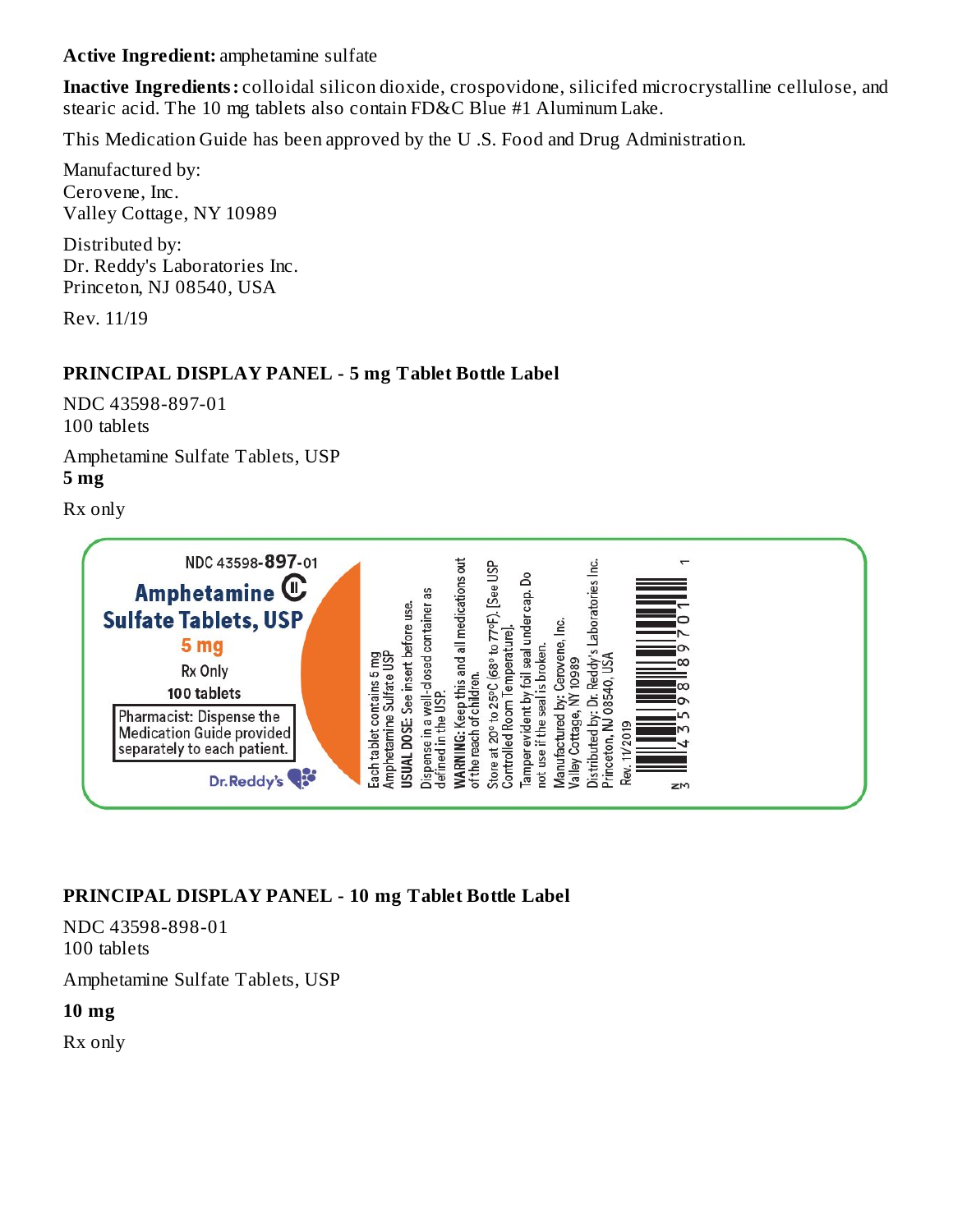| NDC 43598-898-01<br>Amphetamine C<br><b>Sulfate Tablets, USP</b>                     | $\infty$<br>and all medications out<br>Laboratories Inc<br>7°F). [See USP<br>nder cap. Do<br><b>THE READER</b><br>-closed container as<br><u>يٰ</u> |  |
|--------------------------------------------------------------------------------------|-----------------------------------------------------------------------------------------------------------------------------------------------------|--|
| <b>10 mg</b><br>Rx Only                                                              | insert before use<br>erature].<br>$\frac{1}{2}$<br>5<br>ene,<br>eal<br>ntains 10 mg<br>Sulfate USP<br>₻<br>Red                                      |  |
| 100 tablets                                                                          | hildren.<br>8540,<br>this<br>contains<br>ă<br>등<br>Ξ<br>≏                                                                                           |  |
| Pharmacist: Dispense the<br>Medication Guide provided<br>separately to each patient. | Amphetamine<br>ರ<br>tablet<br><sup>2</sup> rinceton<br>Vlanufac<br><b>Jistribu</b><br>Controll<br>Tamper                                            |  |
| Dr. Reddy's                                                                          | WARN<br>USUAL<br>of the<br>velley<br>Store<br>Each<br>t<br>ZM                                                                                       |  |

# **AMPHETAMINE SULFATE** amphetamine sulfate tablets tablet **Product Information Product T ype** HUMAN PRESCRIPTION DRUG **Ite m Code (Source )** NDC:4359 8 -8 9 7 **Route of Administration** ORAL **DEA Sche dule** CII **Active Ingredient/Active Moiety Ingredient Name Basis of Strength Strength Amphetamine Sulfate** (UNII: 6DPV8NK46S) (Amphetamine - UNII:CK833KGX7E) Amphetamine Sulfate 5 mg **Inactive Ingredients Ingredient Name Strength CROSPOVIDONE ( 15 MPA.S AT 5%)** (UNII: 6 8 40 19 6 0MK) **MICROCRYSTALLINE CELLULOSE** (UNII: OP1R32D6 1U) **stea ric a cid** (UNII: 4ELV7Z6 5AP) **Silico n Dio xide** (UNII: ETJ7Z6XBU4) **Product Characteristics Color** WHITE **Score** 2 pieces **Shape ROUND Size B** 8mm **Flavor Imprint Code** C217 **Contains Packaging # Item Code Package Description Marketing Start Date Marketing End Date 1** NDC:4359 8 -8 9 7-0 1 10 0 in 1 BOTTLE; Type 0 : No t a Combinatio n Pro duct 0 3/0 1/20 20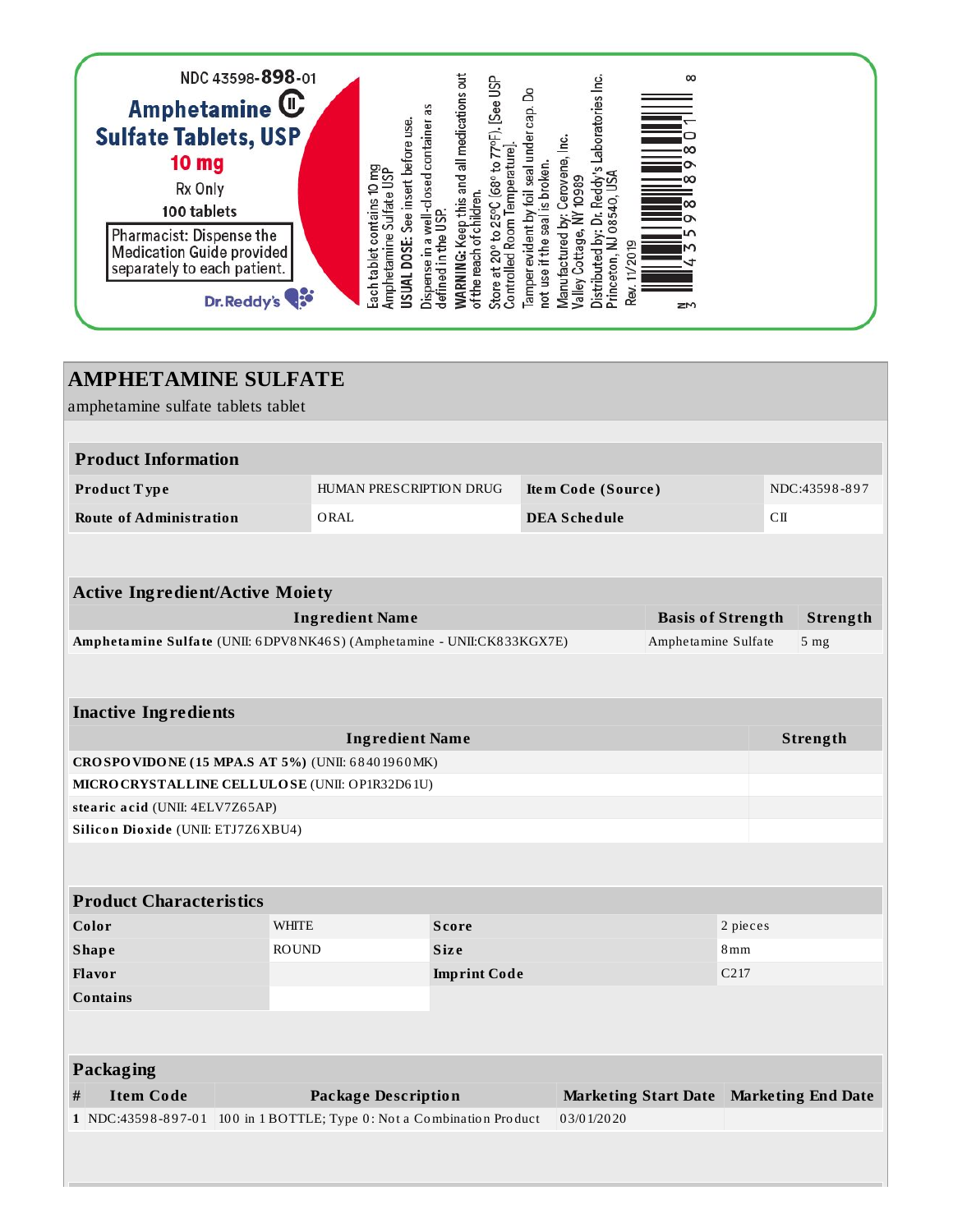| <b>Marketing Information</b>                                                                                                                                                                                                                           |                                                 |                             |                                    |                             |                          |                |                           |
|--------------------------------------------------------------------------------------------------------------------------------------------------------------------------------------------------------------------------------------------------------|-------------------------------------------------|-----------------------------|------------------------------------|-----------------------------|--------------------------|----------------|---------------------------|
| <b>Marketing Category</b>                                                                                                                                                                                                                              | <b>Application Number or Monograph Citation</b> |                             |                                    | <b>Marketing Start Date</b> |                          |                | <b>Marketing End Date</b> |
| <b>ANDA</b>                                                                                                                                                                                                                                            | ANDA212582                                      |                             |                                    | 03/01/2020                  |                          |                |                           |
|                                                                                                                                                                                                                                                        |                                                 |                             |                                    |                             |                          |                |                           |
| <b>AMPHETAMINE SULFATE</b>                                                                                                                                                                                                                             |                                                 |                             |                                    |                             |                          |                |                           |
| amphetamine sulfate tablets tablet                                                                                                                                                                                                                     |                                                 |                             |                                    |                             |                          |                |                           |
|                                                                                                                                                                                                                                                        |                                                 |                             |                                    |                             |                          |                |                           |
| <b>Product Information</b>                                                                                                                                                                                                                             |                                                 |                             |                                    |                             |                          |                |                           |
| Product Type                                                                                                                                                                                                                                           |                                                 | HUMAN PRESCRIPTION DRUG     |                                    | Item Code (Source)          |                          |                | NDC:43598-898             |
|                                                                                                                                                                                                                                                        |                                                 |                             |                                    |                             |                          |                |                           |
| <b>Route of Administration</b>                                                                                                                                                                                                                         |                                                 | ORAL<br><b>DEA Schedule</b> |                                    | CШ                          |                          |                |                           |
|                                                                                                                                                                                                                                                        |                                                 |                             |                                    |                             |                          |                |                           |
|                                                                                                                                                                                                                                                        |                                                 |                             |                                    |                             |                          |                |                           |
|                                                                                                                                                                                                                                                        |                                                 |                             |                                    |                             |                          |                |                           |
|                                                                                                                                                                                                                                                        |                                                 |                             |                                    |                             |                          |                |                           |
|                                                                                                                                                                                                                                                        |                                                 | <b>Ingredient Name</b>      |                                    |                             | <b>Basis of Strength</b> |                | Strength                  |
|                                                                                                                                                                                                                                                        |                                                 |                             |                                    |                             | Amphetamine Sulfate      |                | $10$ mg                   |
|                                                                                                                                                                                                                                                        |                                                 |                             |                                    |                             |                          |                |                           |
|                                                                                                                                                                                                                                                        |                                                 |                             |                                    |                             |                          |                |                           |
|                                                                                                                                                                                                                                                        |                                                 | <b>Ingredient Name</b>      |                                    |                             |                          |                | Strength                  |
|                                                                                                                                                                                                                                                        |                                                 |                             |                                    |                             |                          |                |                           |
|                                                                                                                                                                                                                                                        |                                                 |                             |                                    |                             |                          |                |                           |
|                                                                                                                                                                                                                                                        |                                                 |                             |                                    |                             |                          |                |                           |
| <b>Active Ingredient/Active Moiety</b><br>Amphetamine Sulfate (UNII: 6DPV8NK46S) (Amphetamine - UNII:CK833KGX7E)<br><b>Inactive Ingredients</b><br>CROSPOVIDONE (15 MPA.S AT 5%) (UNII: 68401960MK)<br>MICRO CRYSTALLINE CELLULO SE (UNII: OP1R32D61U) |                                                 |                             |                                    |                             |                          |                |                           |
| stearic acid (UNII: 4ELV7Z65AP)<br>Fd&C Blue No. 1--Aluminum Lake (UNII: J9EQA3S2JM)<br>Silicon Dioxide (UNII: ETJ7Z6XBU4)                                                                                                                             |                                                 |                             |                                    |                             |                          |                |                           |
|                                                                                                                                                                                                                                                        |                                                 |                             |                                    |                             |                          |                |                           |
|                                                                                                                                                                                                                                                        |                                                 |                             |                                    |                             |                          |                |                           |
| <b>Product Characteristics</b>                                                                                                                                                                                                                         |                                                 |                             |                                    |                             |                          |                |                           |
|                                                                                                                                                                                                                                                        | <b>BLUE</b>                                     |                             | <b>Score</b>                       |                             |                          | 4 pieces       |                           |
| Color<br><b>Shape</b><br>Flavor                                                                                                                                                                                                                        | <b>ROUND</b>                                    |                             | <b>Size</b><br><b>Imprint Code</b> |                             |                          | 8mm<br>C;2;1;8 |                           |

| # | Item Code | Package Description                                                   | Marketing Start Date Marketing End Date |  |
|---|-----------|-----------------------------------------------------------------------|-----------------------------------------|--|
|   |           | 1 NDC:43598-898-01 100 in 1 BOTTLE; Type 0: Not a Combination Product | 03/01/2020                              |  |
|   |           |                                                                       |                                         |  |

| <b>Marketing Information</b> |                                                 |                             |                           |  |  |
|------------------------------|-------------------------------------------------|-----------------------------|---------------------------|--|--|
| <b>Marketing Category</b>    | <b>Application Number or Monograph Citation</b> | <b>Marketing Start Date</b> | <b>Marketing End Date</b> |  |  |
| <b>ANDA</b>                  | ANDA212582                                      | 03/01/2020                  |                           |  |  |
|                              |                                                 |                             |                           |  |  |

**Labeler -** DR. REDDY'S LABORAT ORIES INC (802315887)